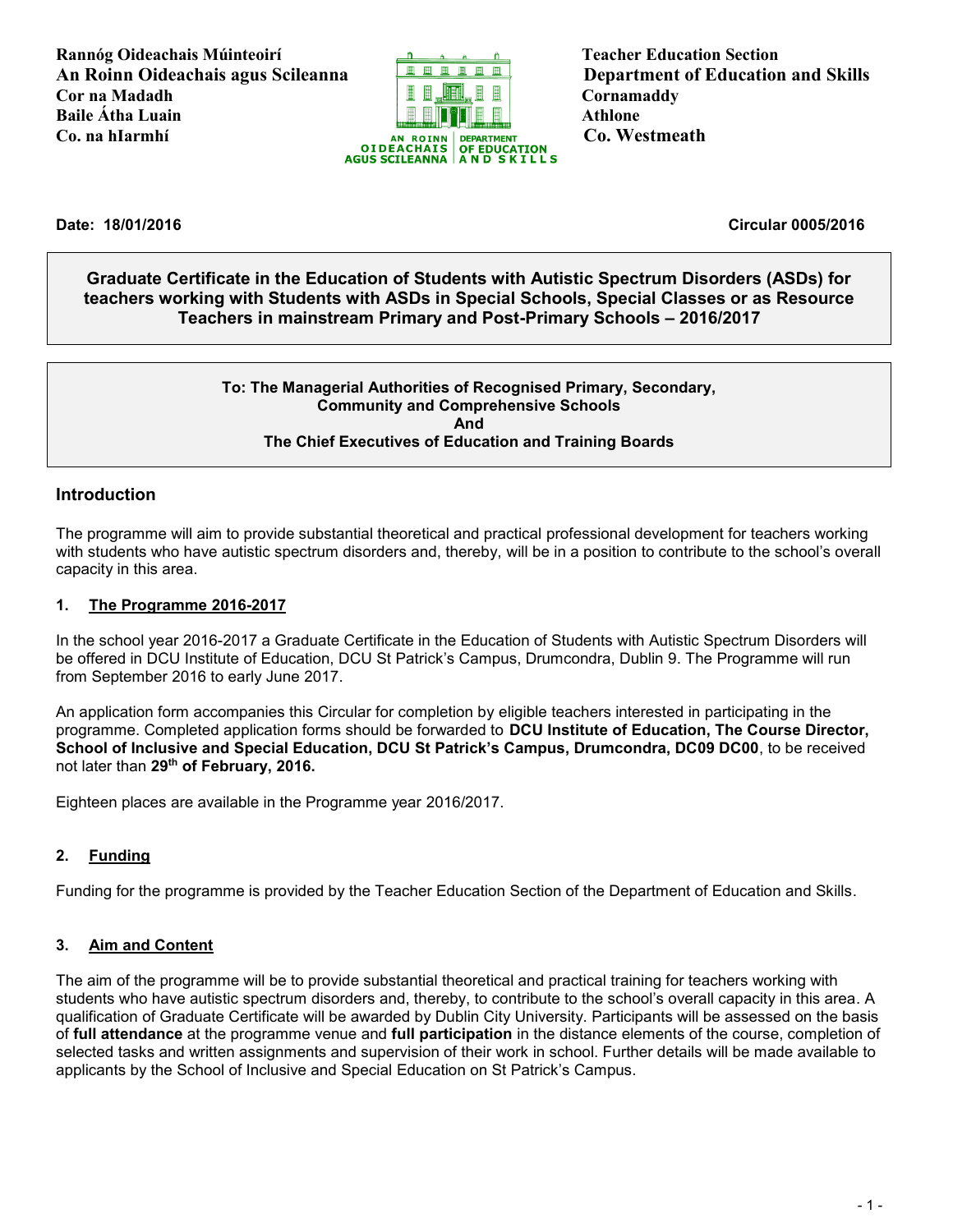#### **4. Duration and Organisation**

The programme is one-year, part-time from September 2016 to June 2017, and consists of 3 modules. The course is delivered through distance learning modes, on-site learning at DCU Institute of Education, St Patrick's Campus and considers teachers' practical engagement with students in schools. The programme is based on participants being released from their schools for three weeks of the academic year.

The programme will include face-to-face tuition, tutorials and visits to other educational settings to observe examples of exemplary practice. The distance element of the course will include online synchronous and asynchronous engagement (course materials, online lectures and discussion fora).

#### **5. Eligibility**

#### **Please note that all teachers must be registered in accordance with Section 31 of the Teaching Council Act, 2001. Please refer to the Teaching Council website** [www.teachingcouncil.ie](http://www.teachingcouncil.ie/) **for further information.**

This programme is for registered teachers who hold a post currently funded by the Department of Education and Skills and who are currently working with students with Autistic Spectrum Disorders (ASDs) or who will be working with students with ASDs for the duration of the Programme in recognised Primary Schools including Special Schools and recognised Post-Primary Schools. **The programme is designed specifically to assist teachers in meeting the learning and teaching needs of students with ASDs.** Potential applicants must therefore have a teaching role in relation to students with ASDs.

**(a) Primary:** 

**Teachers will be required to forward a copy of their Registration Certificate or Confirmation of Registration letter<sup>1</sup> from the Teaching Council, when submitting their application form. If the "Education Sector(s)" field is blank, teachers will be required to provide evidence that they have qualifications suitable to teach in either the mainstream primary sector or to teach students with Special Educational Needs or students requiring Learning Support in the primary sector.**

Applicants from Primary Schools should have successfully completed their probationary period.

**(b) Post-primary:**

**Teachers will be required to forward a copy of their Registration Certificate or Confirmation of Registration letter (see footnote below) from the Teaching Council, when submitting their application form. If the "Education Sector(s)" field is blank, teachers will be required to provide evidence that they have qualifications suitable to teach in either the mainstream post-primary sector or to teach students with special educational needs or students requiring learning support in the post-primary sector.**

Applicants from Post-Primary Schools should have successfully completed their Induction and Post Qualification Employment (PQE)

**(c) Special Schools:**

i<br>L

**Teachers will be required to forward a copy of their Registration Certificate or Confirmation of Registration letter (see footnote below) from the Teaching Council, when submitting their application form. If the "Education Sector(s)" field is blank teachers will be required to provide evidence that they have qualifications suitable to teach either in the mainstream primary or postprimary sectors or to teach students with special educational needs or students requiring learning support in the primary or post-primary sector or to teach in special school settings.**

Applicants from Special Schools should have successfully completed their probationary period.

While teachers are completing this programme and for a reasonable period of time following completion of the programme, it is advised that school management make every effort to ensure that students with ASDs continue to benefit from the teacher's knowledge and expertise in this area, through assigning the learning and teaching of students with ASDs to the teacher concerned. Collaborative practices, such as team-teaching, can also form a part of these arrangements.

In order to participate in the programme, teachers will need access to a computer and the Internet.

Candidates should note that evidence of having completed Garda vetting is required for participation in the course.

Confirmation of Registration letter is available to download from the Registered Teacher Login Facility on the Teaching Council websit[e www.teachingcouncil.ie](http://www.teachingcouncil.ie/)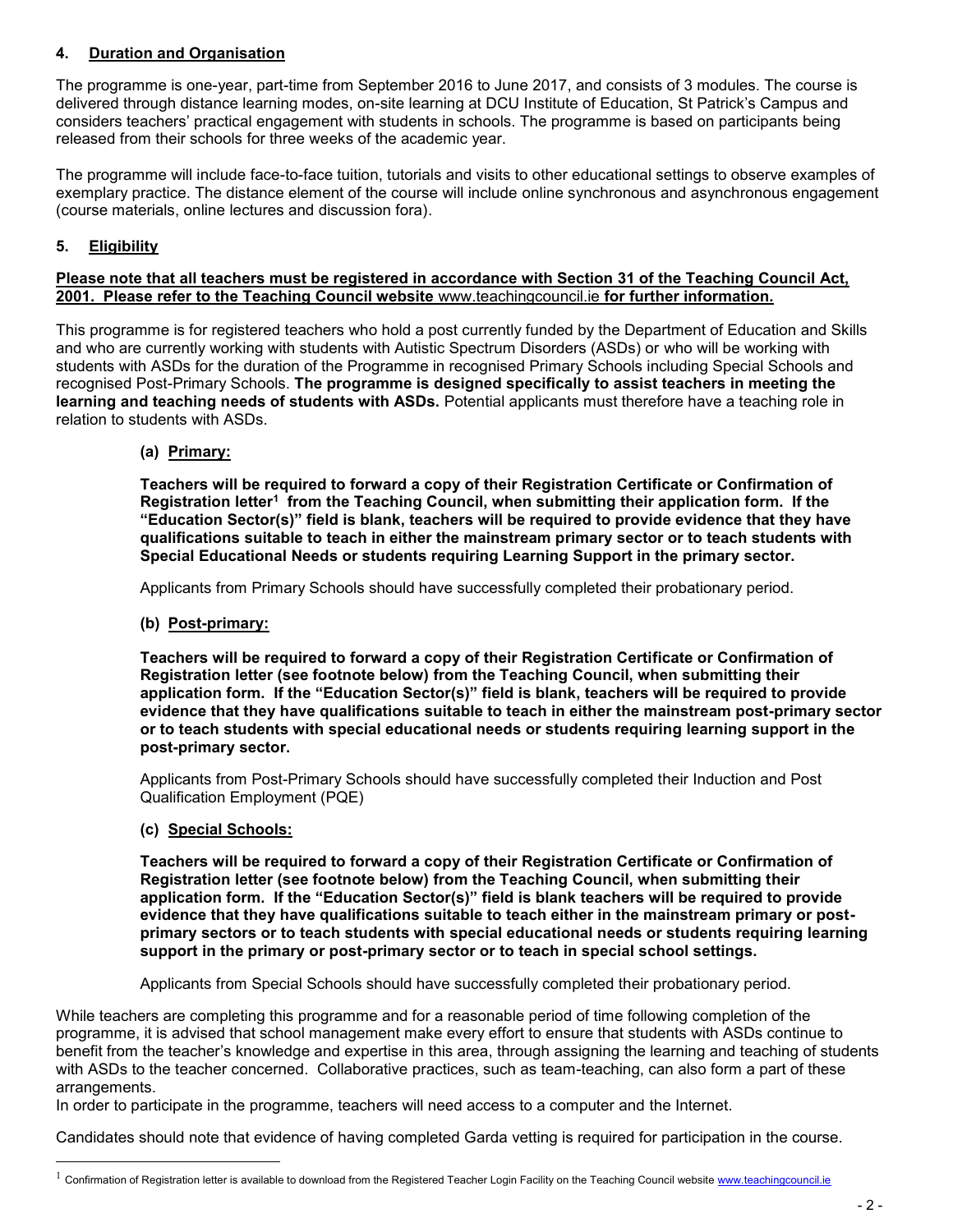#### **6. Applications and Selection**

An Application Form accompanies this Circular for completion by eligible teachers interested in participating in the programme.

Normally, applications will be accepted from not more than one teacher per school who meets the requirements outlined in this Circular.

#### *Important*

Eligible teachers nominated by their school authorities who wish to be considered for admission to the **Graduate Certificate Programme** should send their applications to **DCU Institute of Education, The Course Director, School of Inclusive and Special Education, DCU Institute of Education, DCU St Patrick's Campus, Drumcondra, DC09 DC00** to be received not later than **29th of February 2016. Phone: (01) 8842031; Fax: (01) 8842294; email: [sped.dept@spd.dcu.ie.](mailto:sped.dept@spd.dcu.ie)**

Applicants for this programme are **not** required to attend for interview.

#### **7. Fees**

No fee or registration charges will apply for applicants eligible under the terms of this Circular.

#### **8. Travel and Subsistence**

Travel and subsistence will be provided for any of the face-to-face elements of the programme in accordance with Teacher Education Section rates.

#### **9. Extra Personal Vacation**

No extra personal vacation will be allowed in respect of participation in this Course.

#### **10. Substitution**

Substitution, which must be approved by the managerial authority of the school/ETB, will be allowed. The substitution must be deemed necessary to cover the approved periods of absence of the teacher from teaching duty for attendance at the course. Documentation from the college specifying the absence details must be retained by the school. **It should be noted that paid substitution cover will not be provided by the Department of Education and Skills where a teacher takes personal leave during the block release element of the Programme.**

#### **11. Salary Arrangements**

All teachers on release from their school under the terms of this Programme will continue to receive their salary in the usual way.

Please note that successful completion of this Programme will not result in any entitlement to additional remuneration from the Department of Education and Skills.

#### **12. Master's Programme**

Teachers who successfully complete the Graduate Certificate in the Education of Pupils with Autistic Spectrum Disorders (ASDs) may be eligible to apply for the Diploma in Special Educational Needs and to progress to a Masters in Special Educational Needs at the DCU Institute of Education. Further information on potential pathways is available on the St. Patrick's College website, www.spd.dcu.ie.

Eddie Ward Principal Officer

January 2016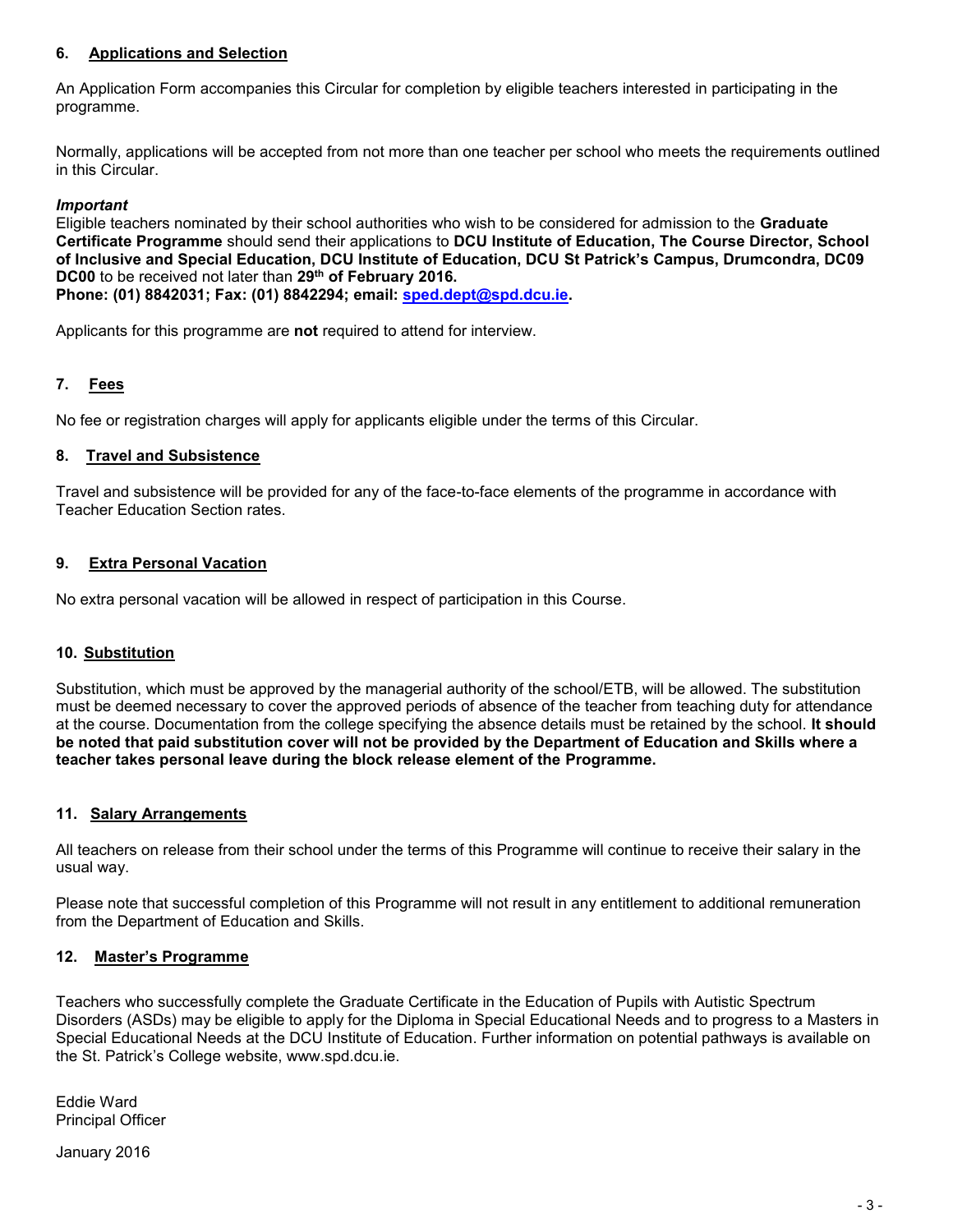# **Graduate Certificate in the Education of Students with Autistic Spectrum Disorders (ASDs) - 2016-2017**

## *Application form*

Please complete and return to: **The Course Director, School of Inclusive and Special Education, DCU Institute of Education, DCU St Patrick's Campus, Drumcondra, DC09 DC00 to be received not later than 29th of February 2016**

> **Phone: (01) 8842031 Fax: (01) 8842294 email address: [sped.dept@spd.dcu.ie](mailto:sped.dept@spd.dcu.ie)**

#### **1. Personal Details**

| Please state Year of fulfilling Induction and Probation/PQE requirement: ___________________ |  |
|----------------------------------------------------------------------------------------------|--|
|                                                                                              |  |
| _. . _ _ _ _  .                                                                              |  |

#### **2. Registration Details (Per Teaching Council Registration Certificate or Confirmation of Registration letter)\***

Teacher Registration Number \_\_\_\_\_\_\_\_\_\_\_\_\_\_\_\_\_\_\_\_\_\_Education Sector \_\_\_\_\_\_\_\_\_\_\_\_\_\_\_\_\_\_\_\_\_\_\_\_\_\_\_\_\_\_\_\_

Do you hold current Garda Vetting? Yes  $\Box$  No  $\Box$ 

\* A copy of the **Registration Certificate** or a **Confirmation of Registration letter** must accompany this form.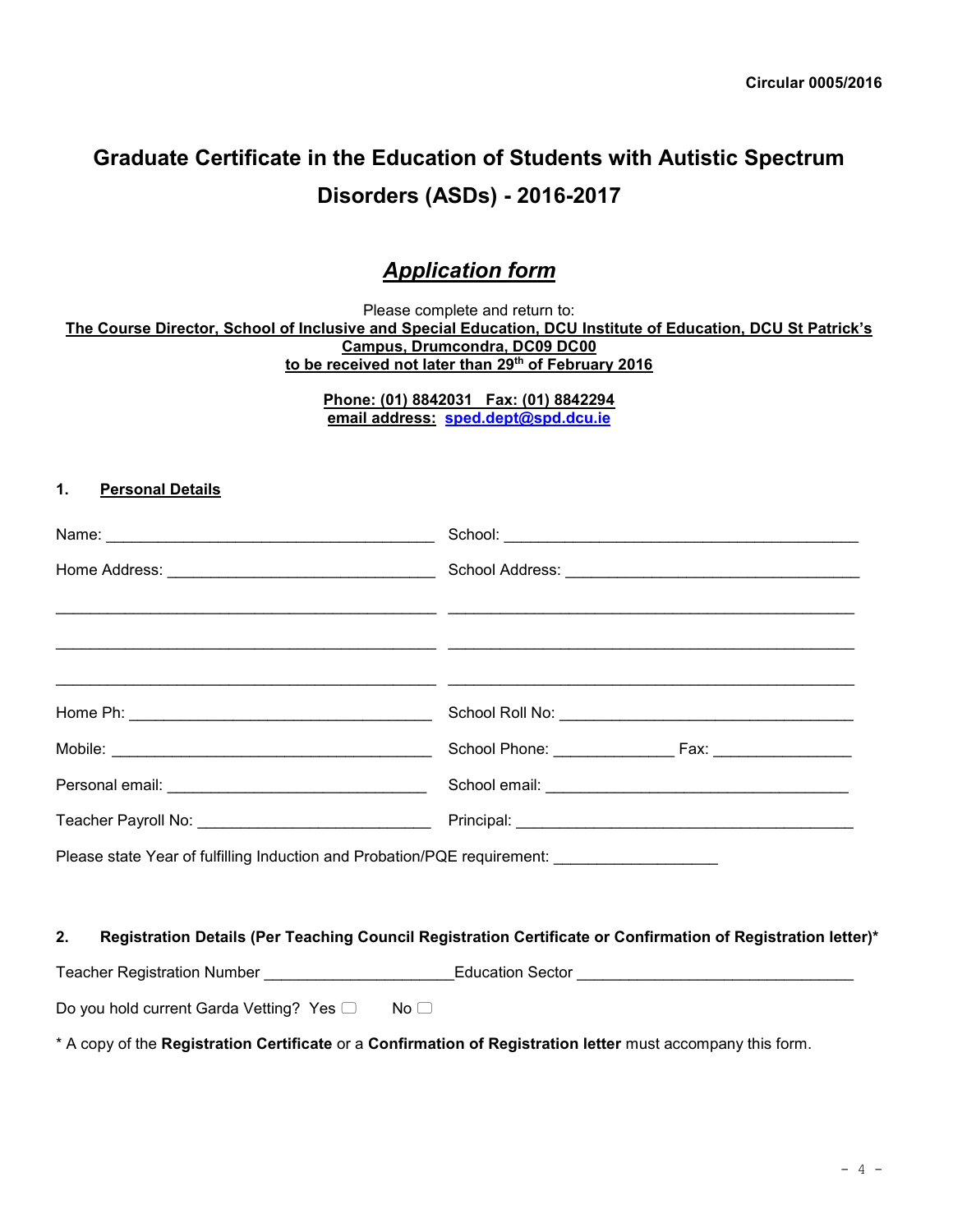#### **3**. **Current Teaching Position**

**3 (a)** Please tick which of the following best describes your current Employment Status:

| Contract of Indefinite Duration (CID)                                     | $\left[ \quad \right]$ |
|---------------------------------------------------------------------------|------------------------|
| <b>Fixed Term Contract</b>                                                |                        |
| Permanent                                                                 |                        |
|                                                                           |                        |
| If employed in a Part Time capacity, for how many hours are you employed? |                        |

#### **3 (b)** Please state:

- Your total number of years teaching
- Number of years teaching in your present school
- Number of years teaching students with ASDs
- When were you appointed to your present post

**3 (c)** Please tick which of the following **best describes the teaching position** you will hold in 2016/2017:

#### *Mainstream Primary School*

| $\bullet$ | Class teacher who is teaching a significant number of students with ASDs                                         |   |
|-----------|------------------------------------------------------------------------------------------------------------------|---|
| $\bullet$ | Resource teacher for students with special educational needs, currently teaching students with ASDs              | □ |
|           | Learning/Language Support Teacher currently teaching students with ASDs                                          |   |
|           | Teacher in a special class for students with ASDs                                                                | □ |
|           | Teacher in a special class for students with special educational needs, which includes students with ASDs $\Box$ |   |
|           | Other (please Specify)                                                                                           |   |
|           |                                                                                                                  |   |

How many students with ASD do you teach?

#### *Mainstream Post-Primary School*

• Are you a Resource Teacher only?  $Yes \Box No \Box$ 

|  | $Yr1$ $Yr2$ $Yr3$ $Yr4$ $Yr5$ $Yr6$ |  |
|--|-------------------------------------|--|
|  |                                     |  |
|  |                                     |  |
|  |                                     |  |

o How many hours in total, per week, are you teaching children with ASD?

o how many children with ASD do you teach?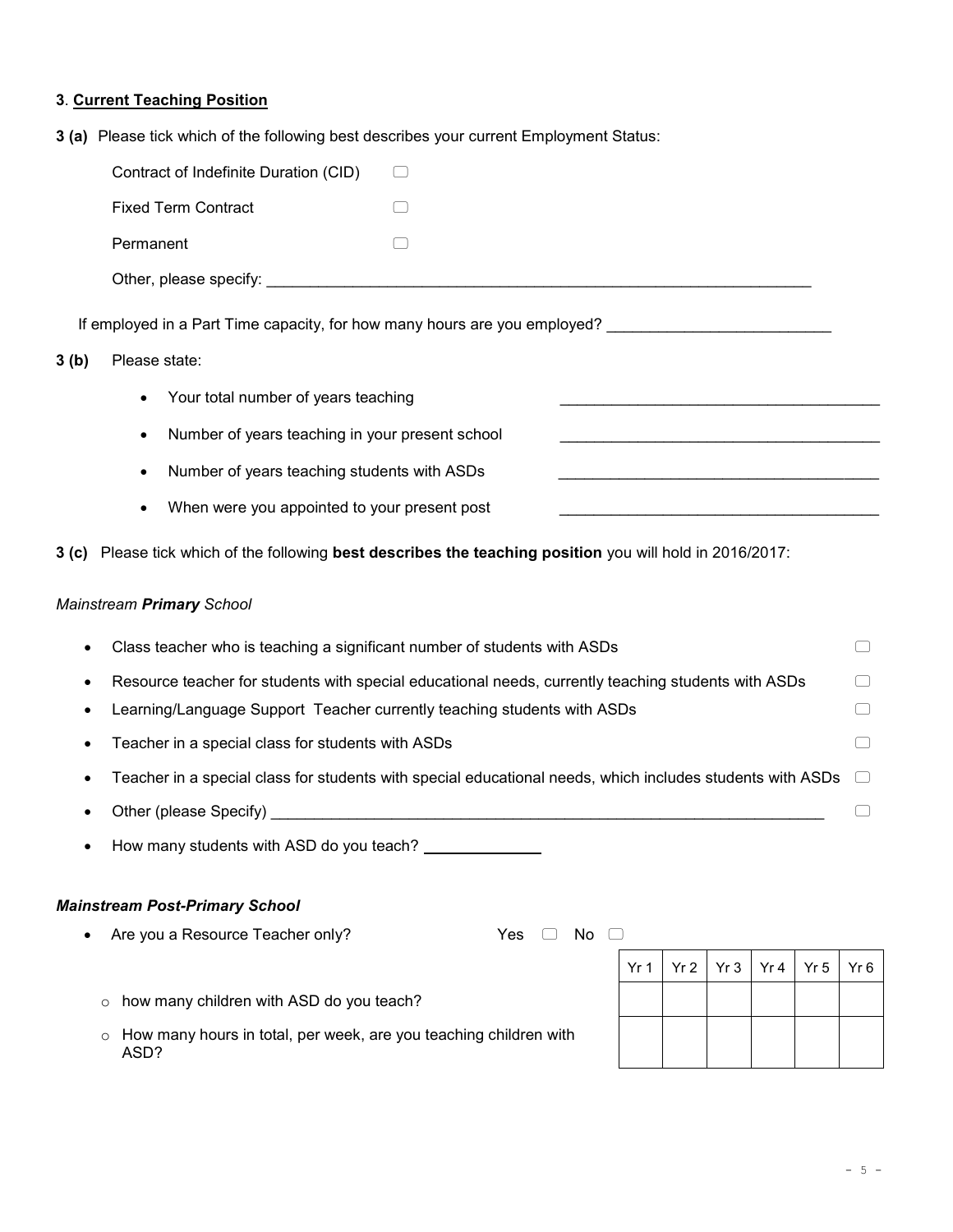#### Are you a Resource and Subject Teacher?  $Yes \Box No \Box$

- $\circ$  In your capacity as a resource teacher:
- how many students with ASD do you teach?
- how many hours in total, per week, are you teaching children with ASD?
- o In your capacity as a **subject** teacher, how many students with ASD do you teach?
- Are you a Learning Support/Resource and Subject Teacher? Yes  $\Box$  No  $\Box$ 
	- $\circ$  In your capacity as a learning support/resource teacher:
	- how many students with ASD do you teach?
	- how many hours in total, per week, are you teaching children with ASD?
	- o In your capacity as a **subject** teacher, how many students with ASD do you teach?
- Are you a Subject Teacher with NO Learning Support/Resource Hours? Yes  $\Box$  No  $\Box$ 
	- $\circ$  In your capacity as a subject teacher:
	- **EXT** How many students with ASD do you teach in your mainstream class?
- Are you a Full Time Teacher in a special class for students with ASDs? Yes  $\Box$  No  $\Box$ 
	- How many students with ASD are in your class?
	- How many hours do you spend teaching students with ASD, each week?

#### *Special School*

- Class teacher teaching students with special educational needs, which includes students with ASDs
- Class teacher teaching students with ASDs
- Subject teacher, where students with ASDs are accessing the subject area. (specify which subject)
- Principal of a Special School where the Principal is in a teaching role and has students with ASDs in his/her class

In your stated capacity above, how many students with ASD do you teach?

|  | Yr 1   Yr 2   Yr 3   Yr 4   Yr 5   Yr 6 |  |  |
|--|-----------------------------------------|--|--|
|  |                                         |  |  |
|  |                                         |  |  |
|  |                                         |  |  |
|  |                                         |  |  |

| — טויו |  |  |                                         |
|--------|--|--|-----------------------------------------|
|        |  |  | Yr 1   Yr 2   Yr 3   Yr 4   Yr 5   Yr 6 |
|        |  |  |                                         |
|        |  |  |                                         |
|        |  |  |                                         |
|        |  |  |                                         |
|        |  |  |                                         |

|  |  | $Yr1$   $Yr2$   $Yr3$   $Yr4$   $Yr5$   $Yr6$ |
|--|--|-----------------------------------------------|
|  |  |                                               |

$$
\mathsf{es} \ \Box \quad \mathsf{No} \ \ \Box
$$

|  |  | Yr 1   Yr 2   Yr 3   Yr 4   Yr 5   Yr 6 |
|--|--|-----------------------------------------|
|  |  |                                         |
|  |  |                                         |
|  |  |                                         |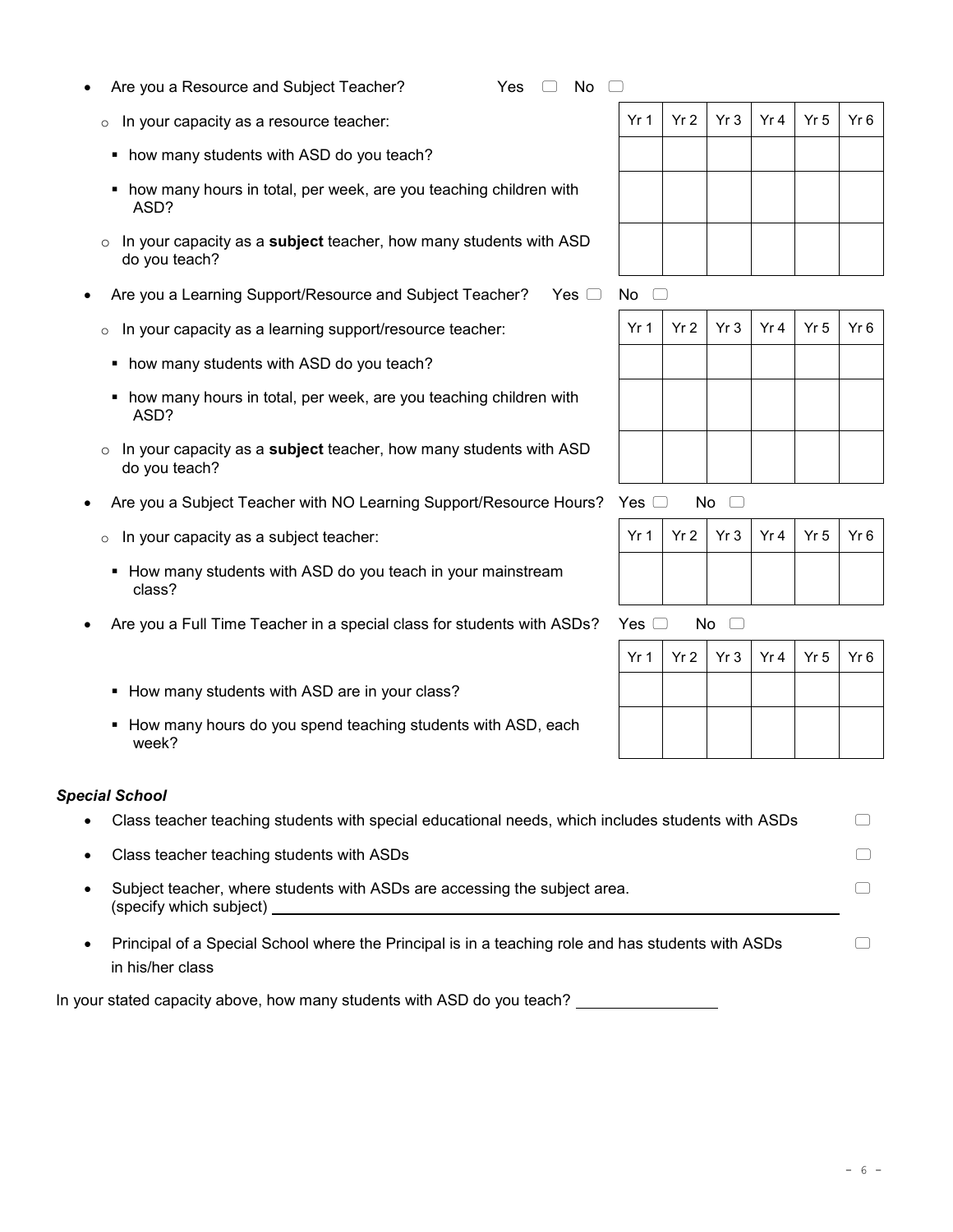|    | Please give a brief description of the students, stating categories of special educational need, with whom you<br>currently work:                     |            |  |
|----|-------------------------------------------------------------------------------------------------------------------------------------------------------|------------|--|
|    |                                                                                                                                                       |            |  |
|    |                                                                                                                                                       |            |  |
|    |                                                                                                                                                       |            |  |
|    |                                                                                                                                                       |            |  |
|    |                                                                                                                                                       |            |  |
|    |                                                                                                                                                       |            |  |
|    |                                                                                                                                                       |            |  |
|    | Please confirm with your Principal that you are, or will be, working with students with ASDs for the duration of<br>the Programme, as outlined above. |            |  |
|    |                                                                                                                                                       |            |  |
|    | I have certified with my Principal that this will be the case: Yes: $\Box$                                                                            | No: $\Box$ |  |
| 4. | <b>Previous Teaching Experience</b>                                                                                                                   |            |  |
|    | 4 (a) Number of years teaching mainstream classes: _____________________________                                                                      |            |  |
|    | Name and Address of School(s):                                                                                                                        | Dates:     |  |
|    |                                                                                                                                                       |            |  |
|    |                                                                                                                                                       |            |  |
|    |                                                                                                                                                       |            |  |
|    |                                                                                                                                                       |            |  |
|    |                                                                                                                                                       |            |  |
|    | 4 (b) Prior to taking up your current teaching position, please state number of years in special schools / special classes                            |            |  |
|    | Name and Address of School(s):<br>(Please specify teaching role):                                                                                     | Dates:     |  |
|    |                                                                                                                                                       |            |  |
|    |                                                                                                                                                       |            |  |
|    | 4 (c) Any other relevant experience in educational settings:                                                                                          |            |  |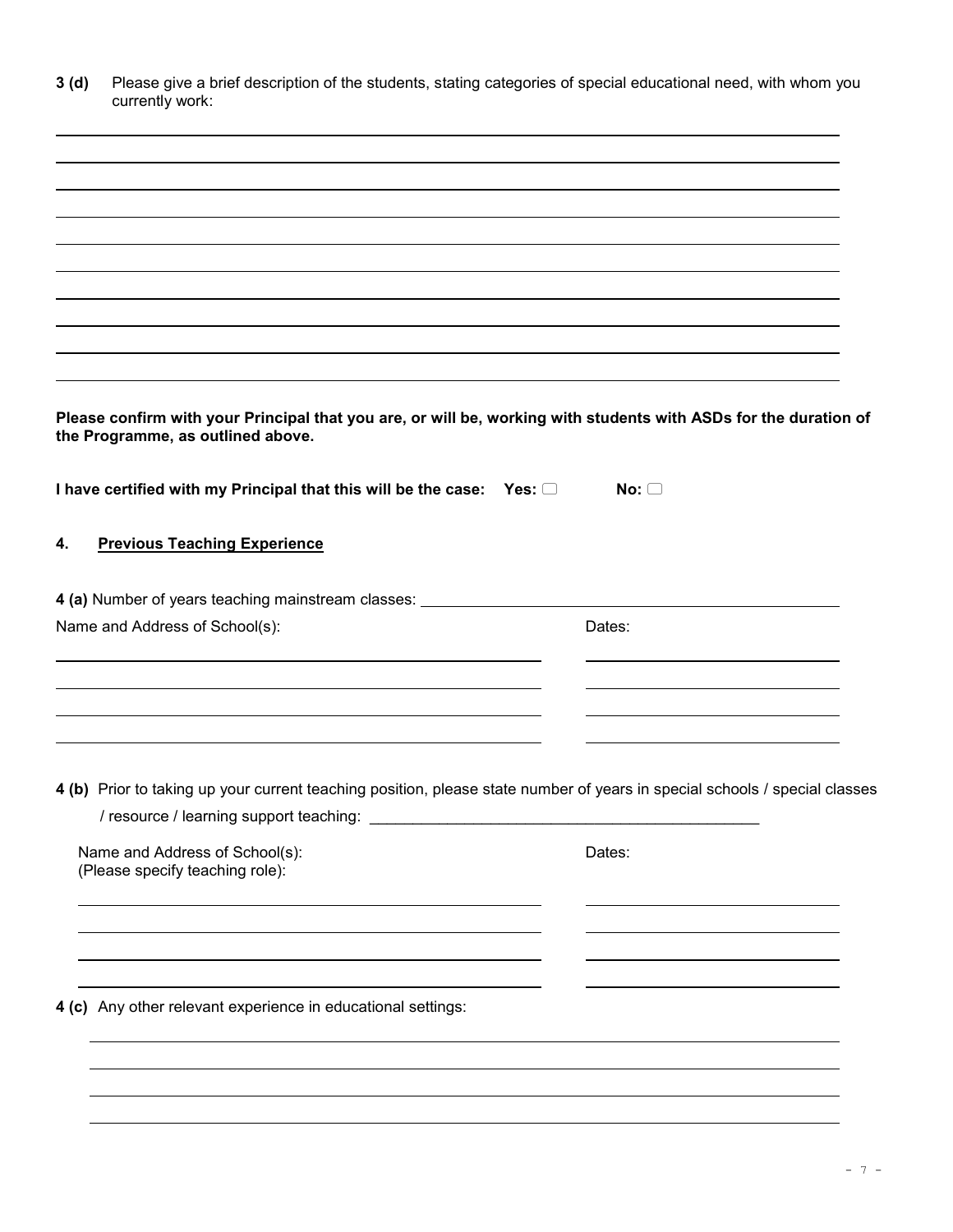#### **5. Professional or other qualifications held**

| <b>College, University</b><br>or other Awarding<br><b>Body</b> | Dates of attendance<br>and whether full-<br>time or<br>part-time | Degree or other<br><b>Qualifications</b><br>obtained/to be<br>obtained | Grade/<br><b>Class</b><br>(if any) | Subject(s) | Date of<br><b>Award</b> |
|----------------------------------------------------------------|------------------------------------------------------------------|------------------------------------------------------------------------|------------------------------------|------------|-------------------------|
|                                                                |                                                                  |                                                                        |                                    |            |                         |
|                                                                |                                                                  |                                                                        |                                    |            |                         |
|                                                                |                                                                  |                                                                        |                                    |            |                         |

#### **6. Previous Professional Development (e.g. Induction, SESS, other CPD).**

| Name & Dates of<br>Professional<br><b>Development Course</b> | <b>Duration</b> | Grade/<br><b>Class</b><br>(if any) | Subject(s) | Year of<br><b>Completion of</b><br>Professional<br><b>Development</b><br>Course | <b>Accrediting Body</b> |
|--------------------------------------------------------------|-----------------|------------------------------------|------------|---------------------------------------------------------------------------------|-------------------------|
|                                                              |                 |                                    |            |                                                                                 |                         |
|                                                              |                 |                                    |            |                                                                                 |                         |

#### **7***.* **Additional Information**

**7** (a) Have you previously applied for the Graduate Certificate in the Education of students with ASD? Yes  $\Box$  No  $\Box$  If yes, what year did you apply?  $\frac{1}{2}$  year  $\frac{1}{2}$  year did you apply?  $\frac{1}{2}$  year did you apply?  $\frac{1}{2}$ 

**7 (b)** Please indicate your reason(s) for seeking a place on this programme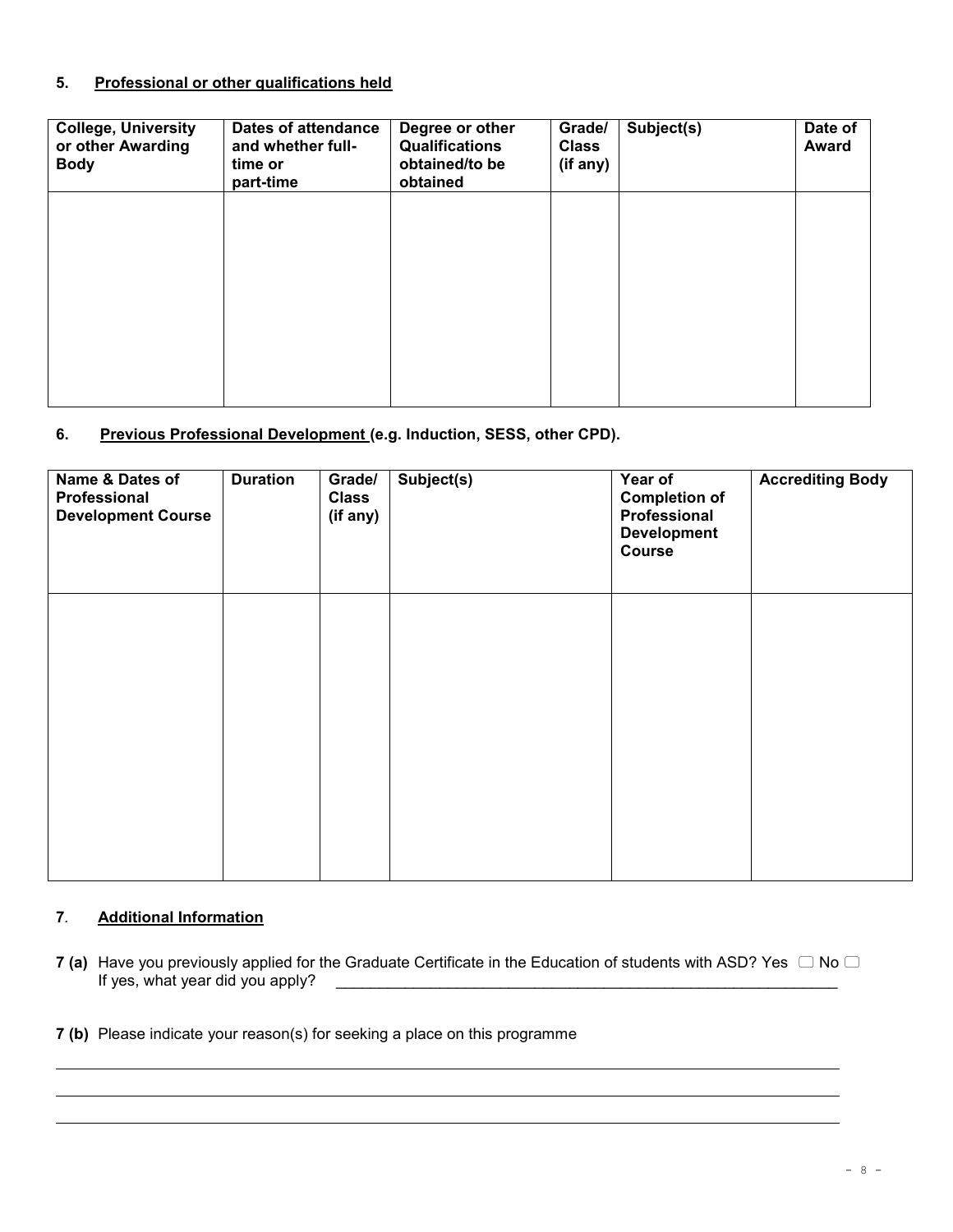| 7 (d) Please indicate your ICT skills:             |                                                                                                  |                           |
|----------------------------------------------------|--------------------------------------------------------------------------------------------------|---------------------------|
| Beginner $\Box$                                    | Competent $\Box$                                                                                 | Advanced <sup>1</sup>     |
| Any other information relevant to your ICT skills: |                                                                                                  |                           |
|                                                    |                                                                                                  |                           |
|                                                    |                                                                                                  |                           |
|                                                    |                                                                                                  |                           |
|                                                    |                                                                                                  |                           |
|                                                    |                                                                                                  |                           |
|                                                    |                                                                                                  |                           |
| 8.                                                 | Name, address and roll numbers of all the schools in which you currently teach, where applicable |                           |
| <b>School Name</b>                                 | <b>School Address</b>                                                                            | <b>School Roll Number</b> |
|                                                    |                                                                                                  |                           |
|                                                    |                                                                                                  |                           |
|                                                    |                                                                                                  |                           |
|                                                    |                                                                                                  |                           |
|                                                    |                                                                                                  |                           |

**7 (c)** Please provide any other information that you feel may help in assessing your application for this programme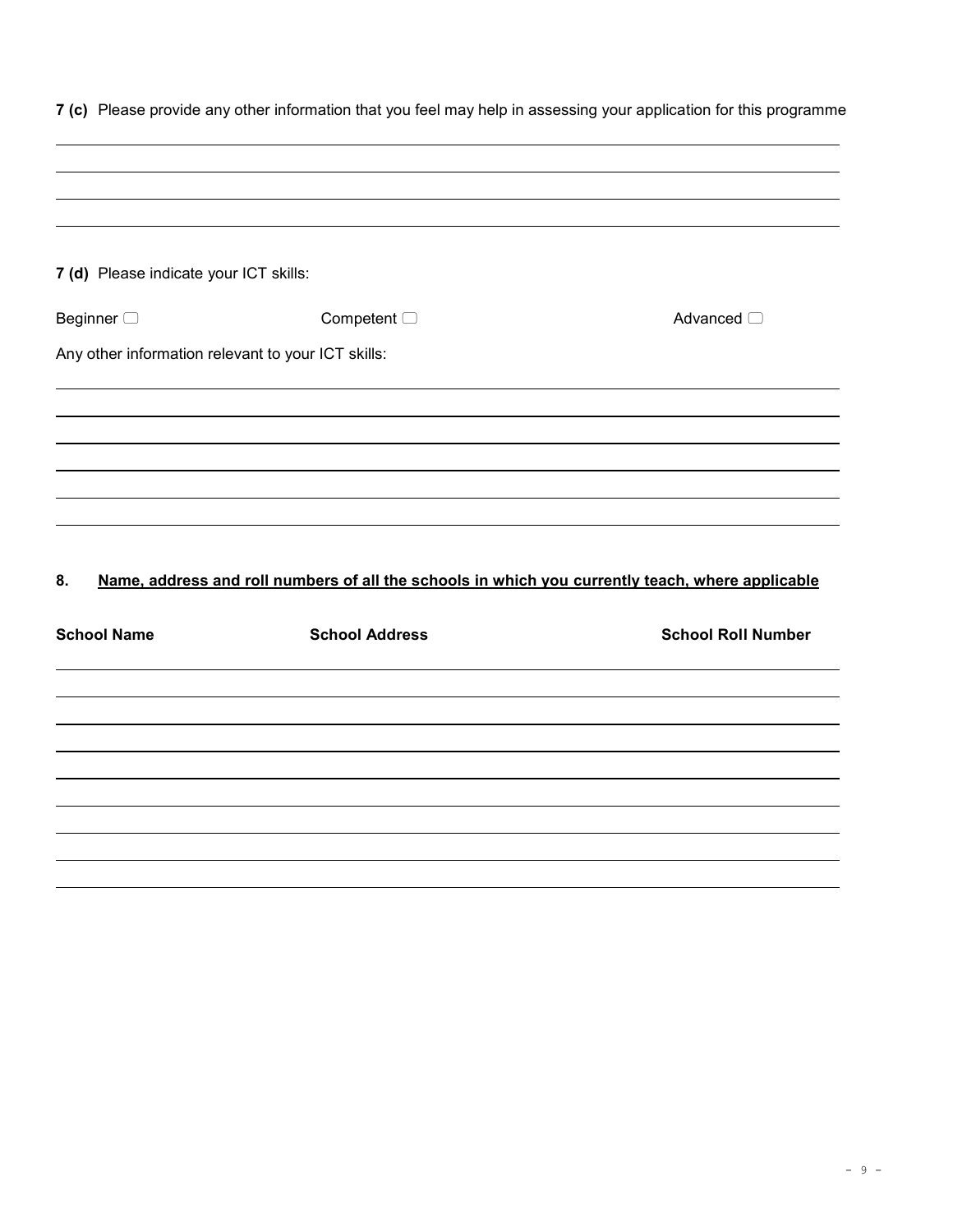#### **9. To be Completed by the Applicant**

I have read Circular 0005/2016 and I agree to fulfil the necessary conditions of participation in the programme for which I am making application. I certify that all the information given on this form is correct and if admitted to the programme, I undertake to observe all the rules and regulations of Dublin City University and to fulfil the necessary conditions of the programme.

I understand that evidence of Garda vetting is required for participation in the course.

**SIGNED:** \_\_\_\_\_\_\_\_\_\_\_\_\_\_\_\_\_\_\_\_\_\_\_\_\_\_\_\_\_\_\_\_\_\_\_ **DATE:** \_\_\_\_\_\_\_\_\_\_\_\_\_\_\_\_\_\_\_\_\_\_\_\_\_\_